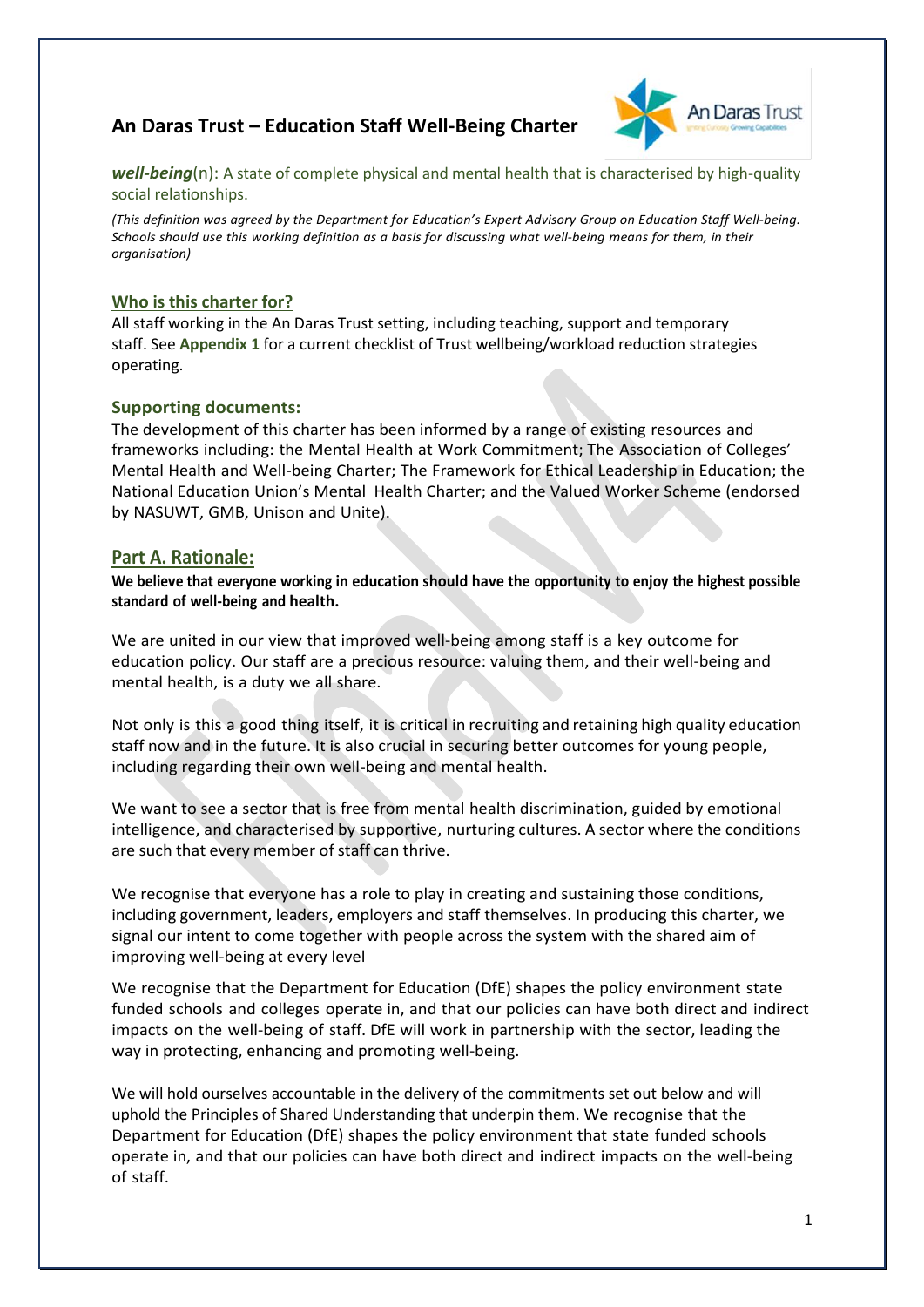## **Part B. An Daras will:**

- '**Design in' well-being**  We will integrate well-being into school workload policy**,** where appropriate, plus consider the impact of policy changes on staff well-being.
- **Measure and respond to changes in staff well-being** We will monitor on an ongoing basis the levels of anxiety, happiness, worthwhileness, life satisfaction and job satisfaction across our schools. We will continue to take the advice of sector experts on all aspects of well-being, health and mental health.
- **Support schools to reduce unnecessary workload** We will continue to work with the sector to reduce unnecessary workload and promote the Workload Reduction Toolkit. We will work to remove unnecessary burdens, including improving how we collect data.
- **Ensure that Trust guidance/policy meets user needs** Where appropriate we will ensure Trust guidance/policy covers or links with staff well-being. We will develop guidance based on the needs of educational staff, focussing on what they need to know and do. We will publish new materials only during defined working hours.
- **Consider aspects of flexible working (where that is possible with educational needs of pupils as the priority) and diversity** - We commit to considering flexible approaches to working at all career stages - where that is proven operationally appropriate and effective. We will strengthen our efforts to promote diversity in our schools – eliminating discrimination, advancing equality of opportunity and fostering good relations between those who share a protected characteristic and those who do not.
- **Break down stigma around mental health** We will build staff well-being and mental health into our wider communications strategy on recruitment and retention, ensure there is an HR 'Open Door' policy for support, linking to existing campaigns and strategies that aim to tackle mental health stigma in our society.
- **Embed well-being in training and professional development**  We will continue to strengthen support for CPD. We will ensure that training and development is underpinned by the 'Standard for Teachers' Professional Development' and that it includes mental health and well-being where appropriate. We will ensure that teacher training and CPD continues to include a focus on managing pupil behaviour effectively. We will continue to develop effective CPD programmes for support staff.
- **Improve access to mental health and well-being resources** We will work to improve access to high quality mental health and well-being resources and support both on-line and through confidential external counselling.

## **Part C. Ofsted:**

Ofsted recognises that we have a dual role to play in protecting and enhancing the well-being of staff. They are committed to making sure requirements of schools on well-being are clear. Ofsted recognise that staff can feel that inspections are a source of stress. Ofsted will;

- Ensure that inspectors tackle staff well-being into account in coming to their judgements and monitor this through quality assurance and evaluation.
- Review whether the framework is having inadvertent impacts on staff well-being (e.g. creating unnecessary workload and take steps to alleviate any issues.
- Continue to clarify what we do not expect providers to create documentation for inspection to try to reduce administrative workload.

### **We will also be clear that Ofsted:**

- Do not grade individual lessons or people.
- Do not require evidence from any lesson visit that could be used in capability or disciplinary proceedings or for the purposes of performance management.
- Do not require lessons to be planned in a certain way or for lessons plans to be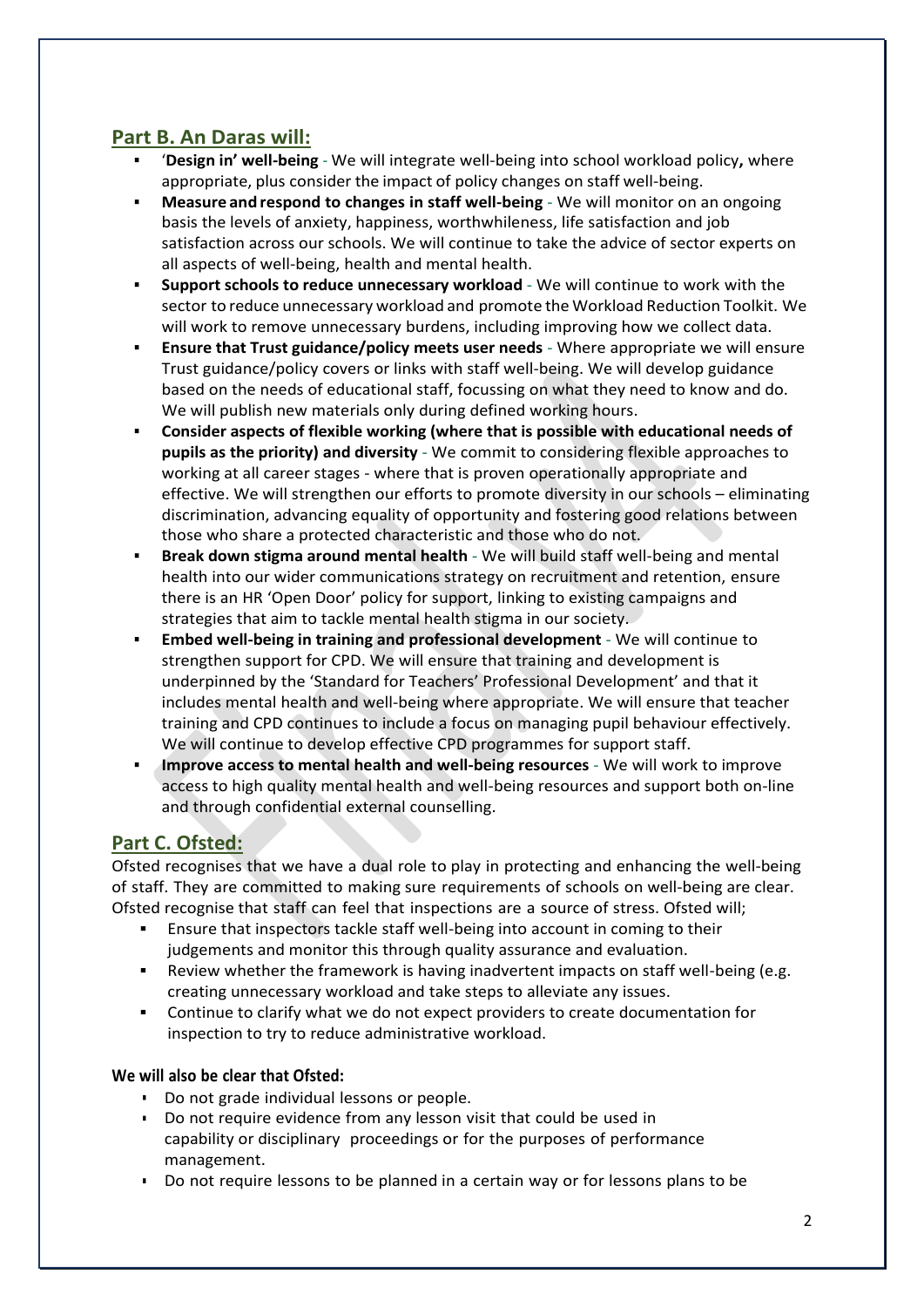provided to inspectors.

- **•** Do not require schools to prepare for inspections.
- Do not require schools to provide information in any specific format.

## **Part D. Organisational Commitments:**

In producing this charter, the Trust commits to placing well-being, overall health and mental health at the heart of our decision making. We will support staff to make positive choices for their own well-being and encourage a collegiate culture across and between all roles in the Trust.

#### **Specifically, we commit to develop a long-term strategy for improving staff well-being that will:**

- 1. **Prioritise staff mental health;**
	- Tackle mental health stigma within the organisation, promoting an open and understanding culture.
	- **EXECT ADDET FIGHT CONSTANCE THE SAME CONSTANCE IS A SET ALLO FIGURE IN THE STANDED IN THE STANDED IN THE STANDED IN the STANDED STANDED IN the STANDED IN the STANDED IN the STANDED IN the STANDED IN THE STANDED IN THE STA** management of staff absence.
	- **.** Fulfil our legal duty to control the risks associated with work-related stress in the education setting so far as is reasonably practicable.
	- Channel support to individuals whose role is known to have a significant emotional component. This might take the form of peer support, supervision, and/or counselling.
	- **E** Ensure that staff understand the real benefits that sensitive pastoral support can have, while also recognising where their limits are as non-specialists.
	- We will ensure there are opportunities to increase joint working in support of pupils, as well as routes to refer for specialist support.
- 2. **Give staff the support they need to take responsibility for their own and other people's well-being;** We will empower staff to take ownership of their own well-being and look out for the well-being of others. This will include ensuring that all staff are familiar with the different dimensions of well-being, including mental health, financial well-being and physical wellbeing. We will ensure that staff know how to access appropriate guidance, support and tools, and that their use is encouraged throughout the organisation.
- 3. **Give managers accessto the tools and resources they need to support the well-being of those they line manage;** We will work to provide managers with tools, resources and training to support their staff. We will not, however, expect managers to provide professional well-being support for which they have no professional training, and will ensure that there are clear routes in place to escalate for further support.
- 4. **Establish a clear communications policy;** We will provide clear guidance to all stakeholders (internal and external) on remote and out-of-school/college hours working, including when it is and isn't reasonable to expect staff to respond to queries. This should not necessarily include preventing staff from accessing email at 'unsociable' hours if it suits them personally.
- 5. **Give staff a voice in decision-making;** We will constantly strive to improve the ways in which the voice of staff is included in the decision-making process across the schools (this may also include engagement with key stakeholders, such as recognised trade unions and others). In particular, we will seek to draw upon the experience of those with mental health issues and/or of discrimination, ensuring that they are able to share their experience confidently and safely.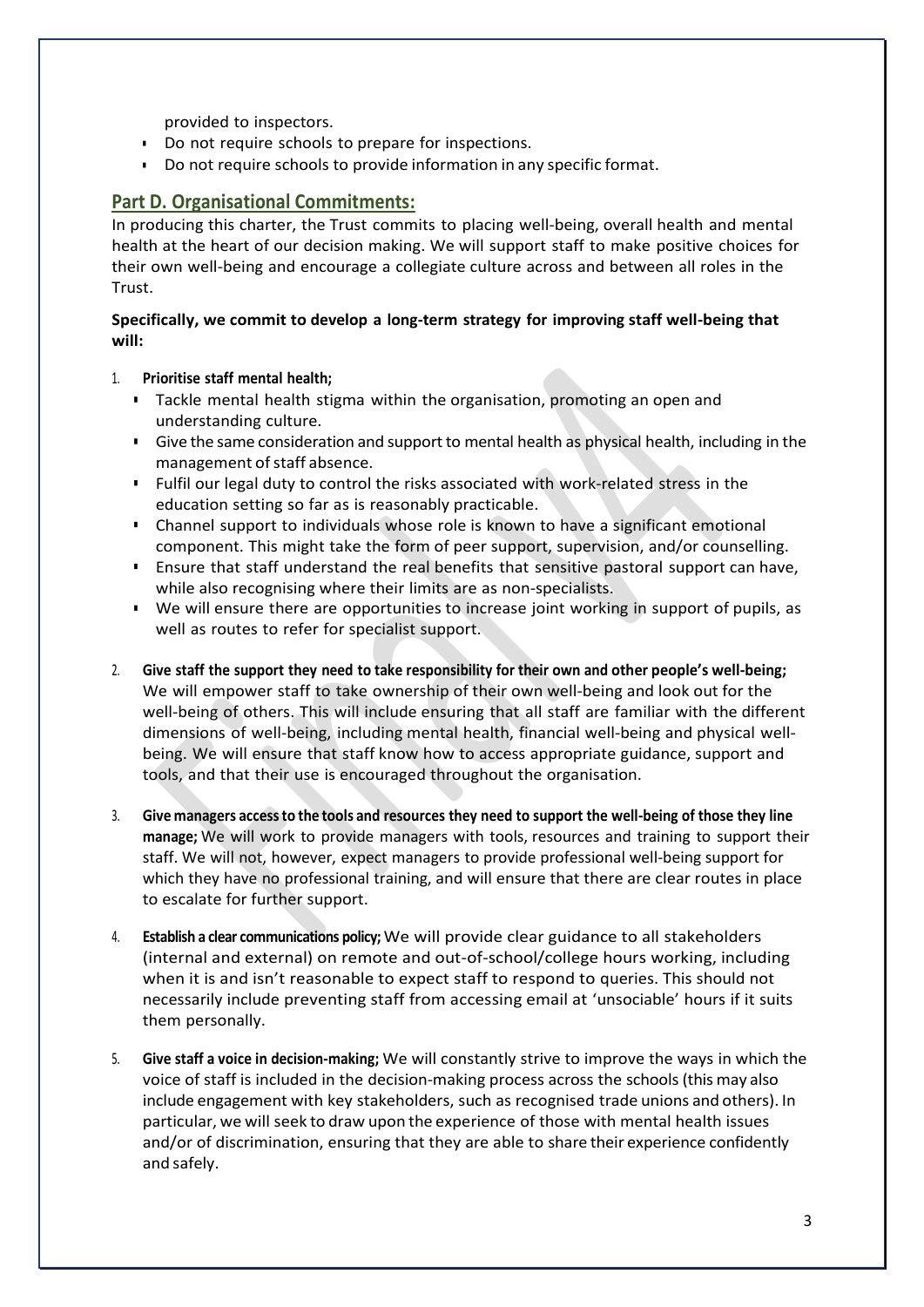- 6. **Reduce unnecessary workload;** Wewill work proactively to reduce unnecessary workload, making use of available tools (such as the Workload Reduction Toolkit for Schools).
- 7. **Consider flexible working (where that is possible considering the educational needs of pupils first) and diversity;**We will work to create a supportive culture around flexible working where that is possible. We will agree an approach that not only recognises employees' legal right to request flexible working but acknowledges that for some staff working flexibly when their role facilitates it can be a keymeans of protecting and enhancing their personal well-being. We will work to promote diversity – eliminating discrimination and advancing equality of opportunity.
- 8. **Create a good behaviour culture;** We will work with staff and pupils to maintain and implement a school-wide behaviour policy. All staff and pupils will have a shared understanding of how good behaviour is encouraged and rewarded, and the sanctions that will be imposed if pupils misbehave. We will support staff to create calm, safe and disciplined environments, which allow teachers to teach and pupils to learn. Our approach will go hand-in-hand with understanding and supporting pupil mental health issues.
- 9. **Support staff to progress in their careers;** We will ensure that staff are able to pursue professional development without adversely impacting their own or other people's workload. In schools, we will ensure that any professional development activity for teachers is aligned to the Standard for Teachers'Professional Development.
- 10. **Include a sub-strategy for protecting leader well-being and mental health;** We will ensure that all those with strategic decision-making responsibility (including as appropriate Local Governors and Trustees) should collaborate to develop a sub-strategy specifically for protecting leader mental health. This should include access to confidential counselling and/or coaching where needed.
- 11. **Hold ourselves accountable, includingby measuring staff well-being;** We will measure the wellbeing of staff using recognised tools and metrics and be clear about results. We will monitor trends over time, and act in response to changes. Further, we will work with staff and relevant stakeholders (this might include parents, recognised trade unions and others) to agree an approach to organisational accountability on our commitments, giving due consideration to workload.

### **Part E. Principles of Shared Understanding:**

#### 1. **Well-being is subjective (but it can be monitored);**

This charter recognises well-being as a sense of 'how we are doing' that includes, but is not limited to, our physical and mental health, and the quality of our social relationships. Wellbeing can therefore be described as a state of total health that is not merely the absence of disease or illness. We will use this working definition as a basis for discussing what well-being means in our organisation.

While well-being is itself subjective, we recognise that there are indicators that can and should be monitored. In the UK, the National Well-being Programme at the Office for National Statistics has drawn upon the expertise of leading academics from around the world and now reports on a range of indicators in its national well-being data sets. The 'What Works Centre for Wellbeing's' workplace well-being question bank includes a list of questions that can be used by the Trust to monitor the well-being of employees

#### 2. **Well-being has multiple benefits;**

In England, the state-funded school system employs almost one million people (FTE). The Trust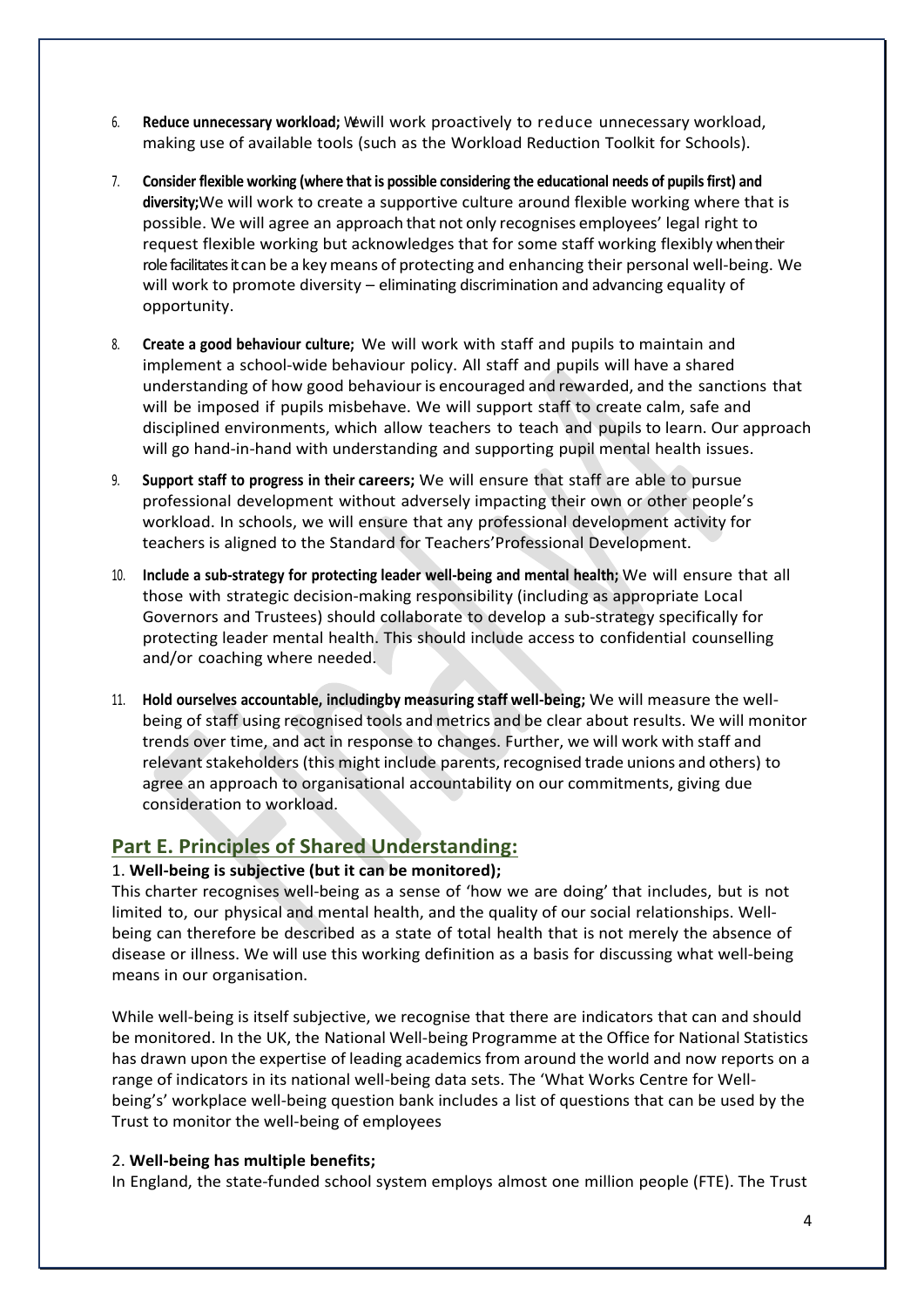recognise that the well-being of this workforce is something that should be promoted, protected and enhanced for its own sake.

In addition, the Trust needs to attract and retain high-quality staff. Improving the well-being of staff, including by creating supportive cultures, is a crucial means of increasing and safeguarding workforce supply in the long-term. Well-being is not the only factor involved in recruitment and retention, but it is recognised that improving well-being in the Trust can help to both increase the chance of keeping current talent and heighten the appeal of the Trust to new talent in the long-term.

#### 3. **Well-being is holistic;**

The well-being of individuals is affected by many inter-related factors. This means that levels of low or high well-being are rarely due to just one factor, and that the issue should be looked at holistically. This charter recognises that not all such factors are unique to staff in education settings. Equally, there are many critical factors outside of the workplace (like access to key services) that are beyond the scope of this charter, and outside the influence of the Trust.

There are many evidence-based frameworks that aim to capture the drivers of staff well-being inside the workplace. The Department for Education used the following evidence-based model from 'What Works for Well-being' as a reference point during its engagement with the expert advisory group. It sets out five main drivers of well-being in the workplace, some of which overlap.

- Health: Including mental and physical health. In education, there is often a focus on stress caused by excessive workload (especially hours worked) and lack of recovery time. Importantly, pupils and students can also present with highly complex emotional needs, including mental and physical health issues. This can directly impact the health of those who support them.
- **Security:** Including working conditions, safety, bullying and harassment, and financial security. Equality and diversity are of particular importance here, especially where a member of staff has protected characteristics that they feel make them vulnerable to discrimination.
- **Environment:** This is a broad category that in education can cover both:
	- a) The organisational environment: including the physical environment (school facilities) and systems (such as the availability and efficaciousness of flexible working arrangements). This may also include the degree to which a member of staff identifies with organisational values.
	- b) The policy environment: including the policies of the government of the day, and public perceptions of the status of the profession.
- **Relationships:** In particular, the degree of support and respect an individual has from immediate colleagues, line managers, and leadership. It can also include relationships with parents.
- Purpose: In particular, high-quality job design. For staff, this can mean:
	- The right type of work for the individual.
	- A sense of 'belonging' including shared organisational goals and vision.
	- The opportunity to develop and demonstrate competence, and progressin their career.
	- An appropriate degree of autonomy.

#### 4. **Well-being is a shared responsibility;**

We recognise that the responsibility for well-being and mental health must be shared across the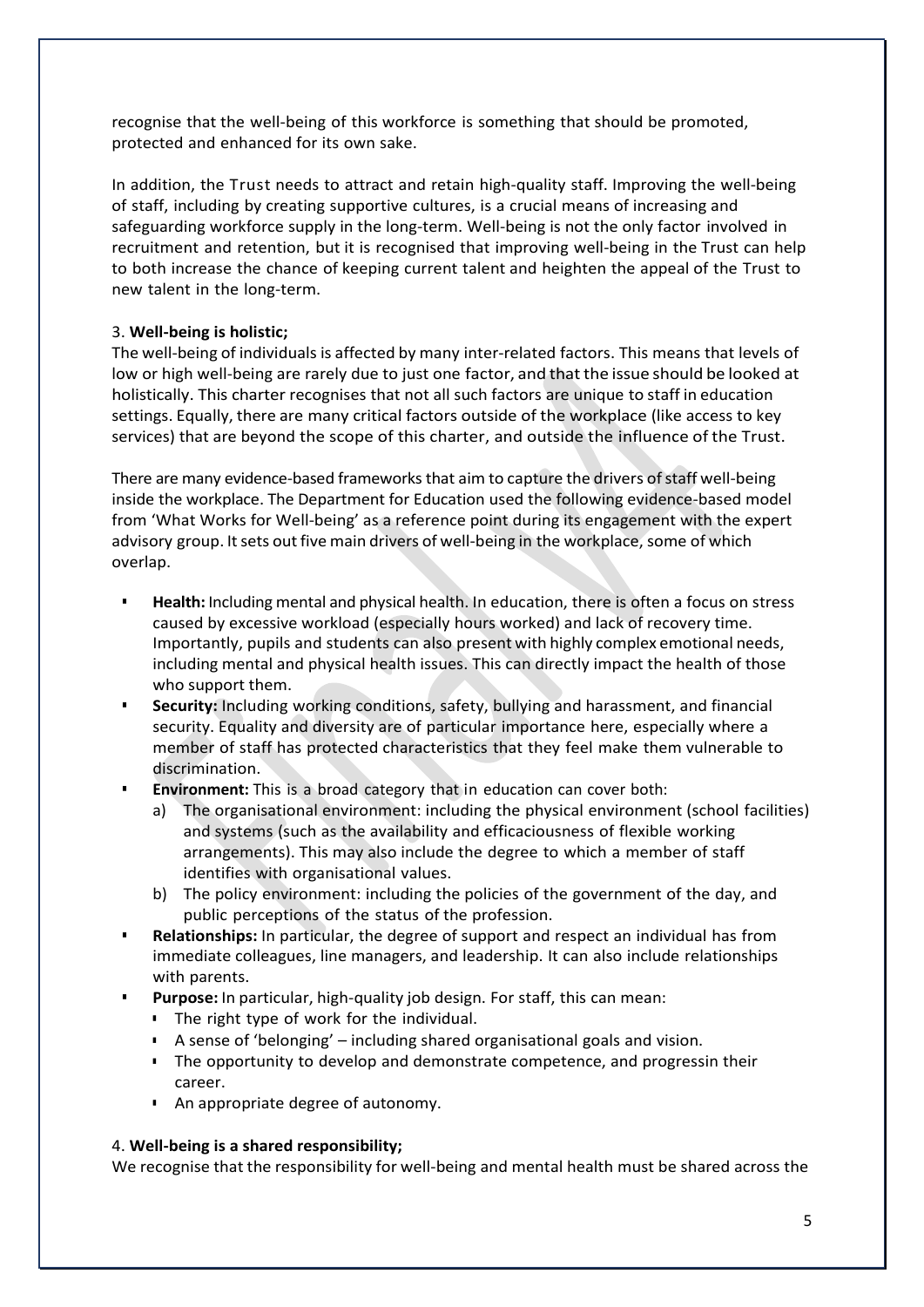entire education system. There is no single panacea or golden bullet to improving well-being. It must be a long-term and concerted effort from people across the system, each fulfilling their responsibilities, many of which are covered by a range of existing frameworks and legislation.

#### These include:

- a) **DfE and its associated non-ministerial departments:** The policy environment determined by DfE and its agencies interacts with local school cultures to affect individuals working in education. Good policies will support employers, leaders and staff to care for themselves and for colleagues.
- b) **Employers:** We have a duty to protect the health,safety and welfare of employees. This includes their mental health and taking reasonable steps to prevent work-related stress. This duty is detailed in a range of legislation, including but not limited to:
	- The Health and Safety at Work etc Act 1974;
	- The Management of Health and Safety atWork Regulations 1999 (as amended);
	- **The Reporting of Injuries, Diseases andDangerous Occurrences Regulations 2013; and;** ▪ The Control of Substances Hazardous toHealth Regulations 2002.
- c) **Governing boards:** Trustees and Local Governors have a critical role to play in influencing the overall culture of the organisation – including ensuring that this produces a supportive environment for staff. As set out in the 'Governance Handbook', this means ensuring clarity of vision, ethos and strategic direction.
- d) **Senior leaders:** Senior leaders play a critical role in shaping the culture of the organisation and can have delegated responsibility for fulfilling the employer's legal commitments on health, safety and welfare. It is important to emphasise that senior leaders are also employees whose well-being and mental health is of paramount importance, and firmly within the scope of this charter.
- e) **Individuals:** Everyone at every level carries responsibility for their own self-care and personal decision-making, though that decision making can only ever make the best of the broader context. Individuals also have a clear responsibility to look out for the wellbeing of others. Staff should play an active role in influencing their culture, including in challenging policies and practices that threaten their own or others' well-being. We are expected to work to provide individuals withthe support and training they need to fulfil these responsibilities, and to ensure that it remains culturally safe for staff to discuss and debate matters of well-being and mental health within the organisation.

**May 22**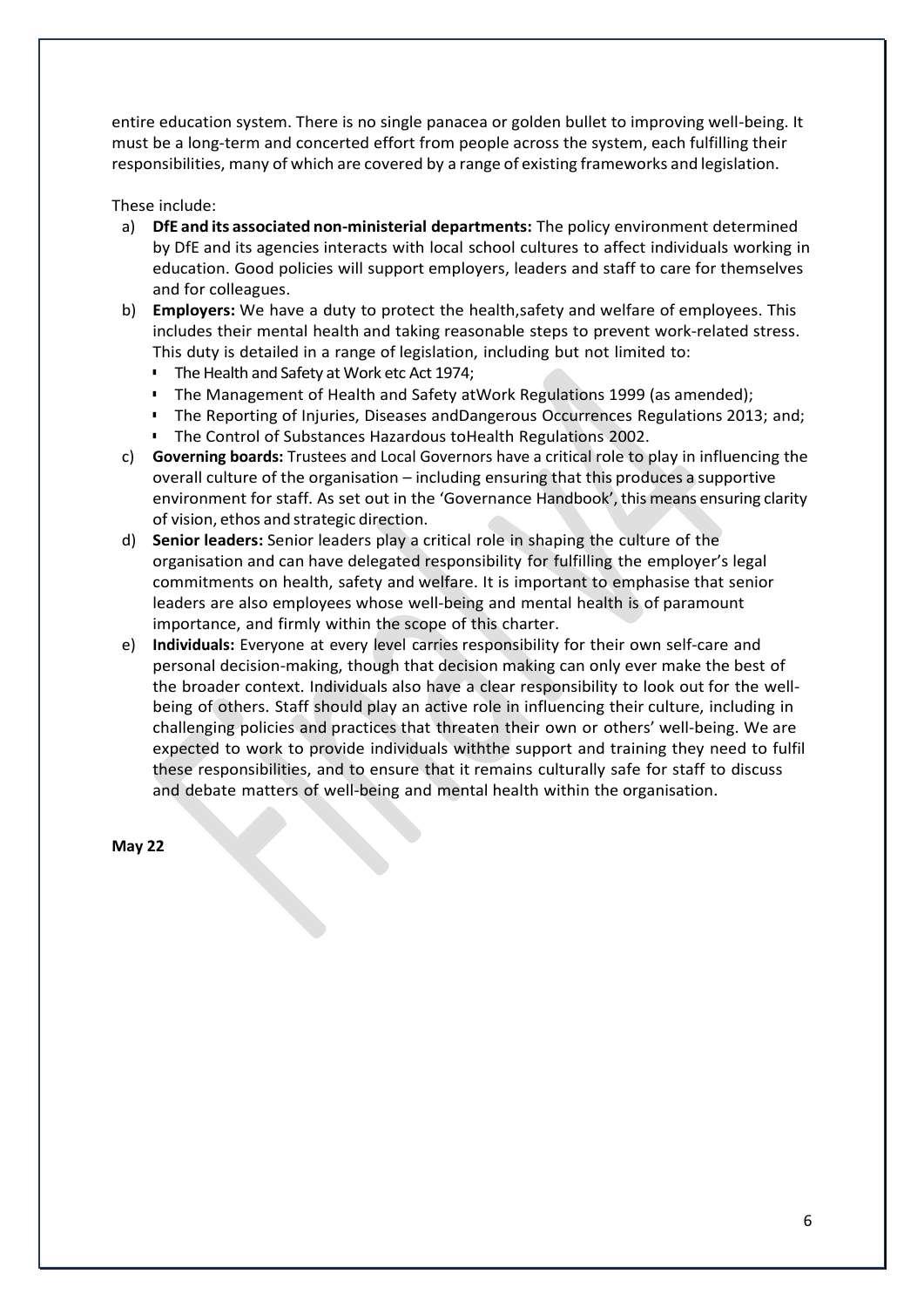## **Appendix 1**

#### **Staff Wellbeing – Examples of concrete and practical current Trust strategies;**

#### *Wellbeing for all Staff – Examples of current practice;*

- School Mental Health Leads employed who have completed DFE approved training
- Signed up to the Health and Wellbeing Hub Details are displayed in each school
- Mental Health and Emotional Wellbeing policy is in place a copy is on school and Trust websites
- School days have been brought in line. All now finish at 3.15pm
- All staff are able to take their PPA at home
- **■** Trust e-mail policy/protocol has been shared with all staff provides daily cut off for emails
- Subscription to wellbeing apps including My Healthy Advantage app, Dare and Woebot
- Wellbeing action plans are in place to support individuals with mental health at work
- Signed up to Occupational Health Scheme to support employee wellbeing
- Wellbeing is a regular agenda item at Governors meetings
- Free eye tests offered to Trust staff
- Annual flu jabs offered to all staff
- HR 'Open Door' practice in operation
- The Trust supports the Government bike to work scheme
- Schools may consider an annual wellbeing week no homework, staff meetings, parents meeting
- At least one night per week, try to leave by 4:00pm. Schools may consider closing school at 4:00pm one day a week
- Hays School wellbeing training Available for Free
- All new staff to be assigned a work place mentor
- Staff Code of Conduct in place
- Committed to staff training and CPD opportunities for all staff irrespective of role
- All staff have regular performance management and appraisal arrangements across the year

#### *Teacher Workload Reduction – Examples of current practice;*

- Trust retains an on-going commitment to reducing workload where practically possible.
- Subscriptions to online resources and subject specific associations to reduce workload
- **■** Trust wide Progression documentation and Schemes of Work in place for many subjects to support planning
- Electronic reporting is used for reporting to parents and teaching staff have an INSET day for report writing time at many Trust schools
- Pupil level assessment data drops have been reduced to three a year
- School Improvement Officers and Trust Subject Leaders providing training, on-going support and educational research to schools and individual staff
- Trust SharePoint system in operation so resources can be shared to avoid schools duplicating work
- Staff advised to only update and respond to e-mails / messages from parents and colleagues during working hours
- HR. Finance and premises are managed by the Central Team
- Improved technology in all schools to enable smarter working
- Removal of non-essential admin tasks where that is practically positive